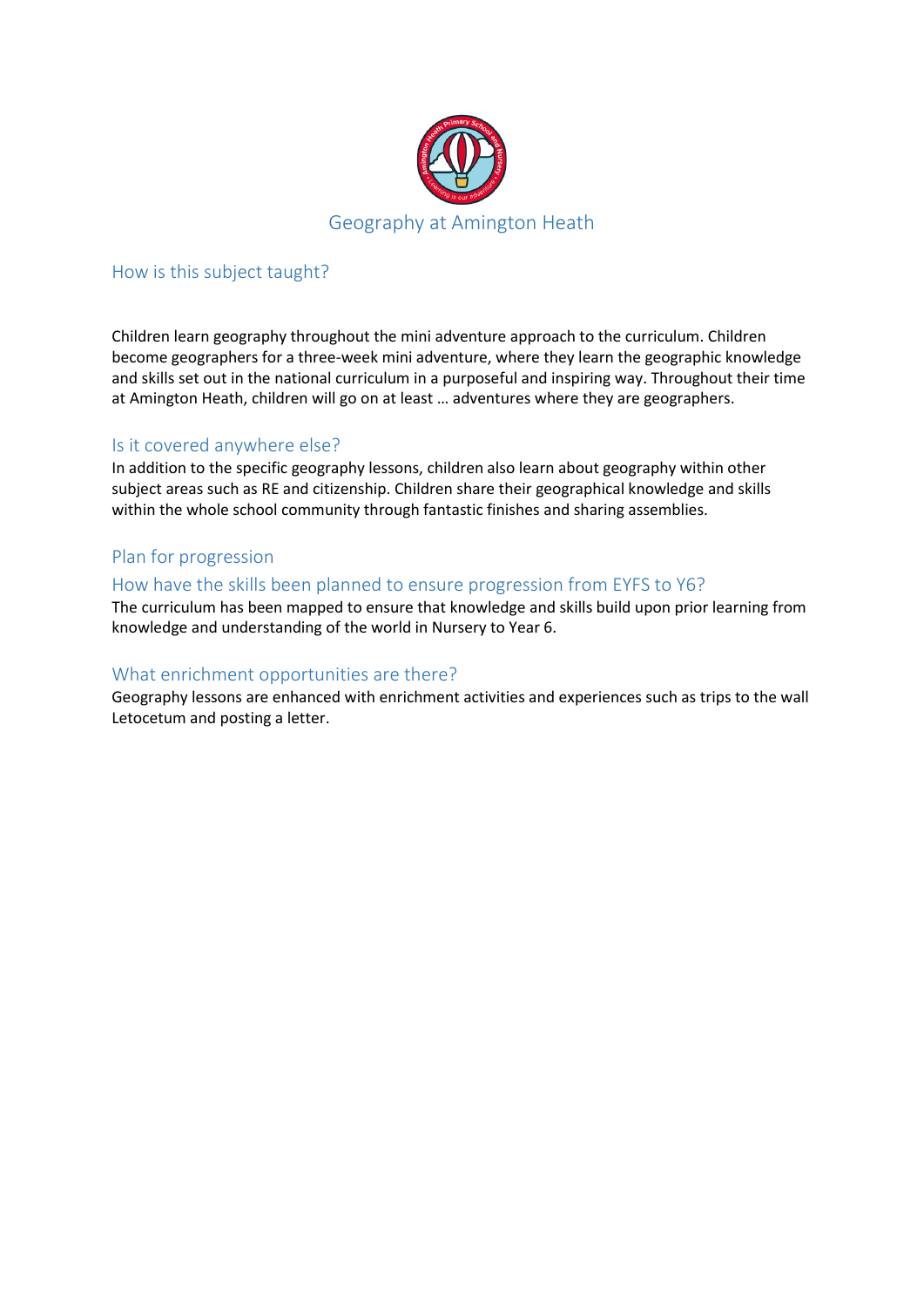|                                                              | <b>EYFS</b>                                        |
|--------------------------------------------------------------|----------------------------------------------------|
| What the children will be learning to do:                    | How to support/ teach this:                        |
| <b>UTW-0-3-</b>                                              | Encourage toddlers and young children to enjoy     |
| Explore and respond to different natural                     | and explore the natural world.                     |
| phenomena in their setting and on trips.                     | Suggestions:                                       |
|                                                              | • standing in the rain with wellies and umbrellas  |
|                                                              | • walking through tall grass                       |
|                                                              | • splashing in puddles                             |
|                                                              | • seeing the spring daffodils and cherry blossom   |
|                                                              | • looking for worms and minibeasts                 |
|                                                              | • visiting the beach and exploring the sand,       |
|                                                              | pebbles and paddling in the sea.                   |
|                                                              | Encourage children's exploration, curiosity,       |
|                                                              | appreciation and respect for living things.        |
|                                                              | Suggestions:                                       |
|                                                              | • sharing the fascination of a child who finds     |
|                                                              | woodlice teeming under an old log                  |
|                                                              | • modelling the careful handling of a worm and     |
|                                                              | helping children return it to the dug-up soil      |
|                                                              | • carefully planting, watering and looking after   |
|                                                              | plants they have grown from seeds.                 |
|                                                              | Encourage children to bring natural materials      |
|                                                              | into the setting, such as leaves and conkers       |
|                                                              | picked up from the pavement or park during         |
|                                                              | autumn.                                            |
| <b>UTW-3-4-</b>                                              | Practitioners can create books and displays        |
| Know that there are different countries in the               | about children's families around the world, or     |
| world and talk about the differences they                    | holidays they have been on.                        |
| have experienced or seen in photos.                          | Encourage children to talk about each other's      |
|                                                              | families and ask questions. Use a diverse range    |
|                                                              | of props, puppets, dolls and books to encourage    |
|                                                              | children to notice and talk about similarities and |
|                                                              | differences.                                       |
|                                                              | Draw children's attention to the immediate         |
| <b>UTW-Reception-</b><br>Draw information from a simple map. |                                                    |
|                                                              | environment, introducing and modelling new         |
| Recognise some similarities and differences                  | vocabulary where appropriate.                      |
| between life in this country and life in                     | Familiarise children with the name of the road,    |
| other countries.                                             | and or village/town/city the school is located in. |
|                                                              | Look at aerial views of the school setting,        |
|                                                              | encouraging children to comment on what they       |
|                                                              | notice, recognising buildings, open space, roads   |
|                                                              | and other simple features.                         |

# Mini Adventure outcomes - Whole School progression in Geography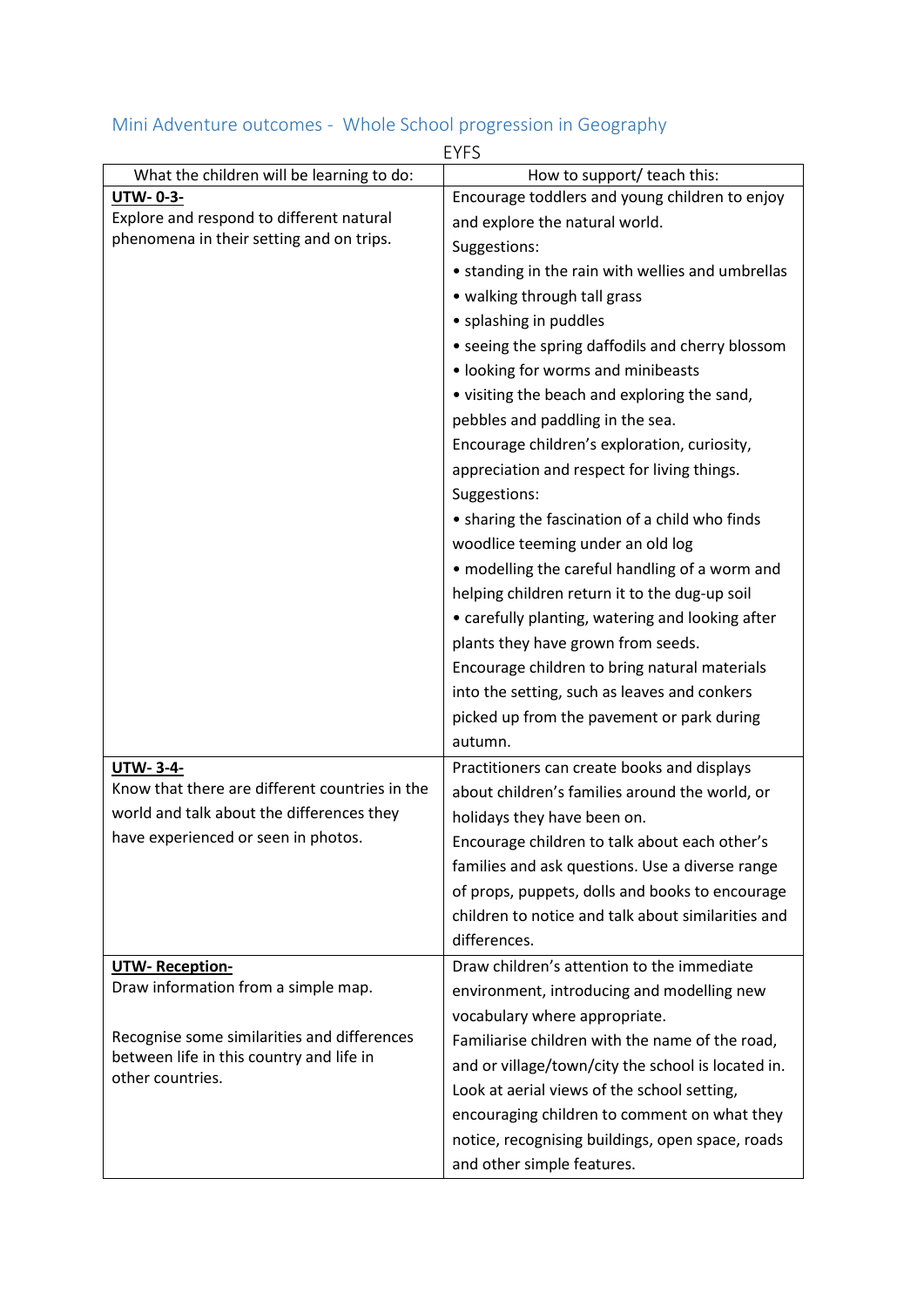| Offer opportunities for children to choose to    |
|--------------------------------------------------|
| draw simple maps of their immediate              |
| environment, or maps from imaginary story        |
| settings they are familiar with.                 |
| Teach children about places in the world that    |
| contrast with locations they know well.          |
| Use relevant, specific vocabulary to describe    |
| contrasting locations.                           |
| Use images, video clips, shared texts and other  |
| resources to bring the wider world into the      |
| classroom.                                       |
| Listen to what children say about what they see. |
| Avoid stereotyping and explain how children's    |
| lives in other countries may be similar or       |
| different in terms of how they travel to school, |
| what they eat, where they live, and so on.       |

| Mini adventure     | Outcomes                                                                   |
|--------------------|----------------------------------------------------------------------------|
| Land Ahoy          | <b>Summary</b>                                                             |
|                    | Children will be able to securely recall the 7 continents of the world and |
|                    | use locational language to navigate physically and through pictorial       |
|                    | representations. They will use a range of sources to locate localities     |
|                    | within the UK and at a European level.                                     |
|                    | Key adventure outcomes;                                                    |
|                    | 1. Name and locate the world's seven continents and five oceans            |
|                    | 2. Use world maps, atlases and globes to identify the United Kingdom       |
|                    | and its countries as well as countries, continents and oceans taught       |
|                    | 3. Use simple compass directions and locational and directional            |
|                    | language to describe the location of features and routes on a map          |
| Bright lights, Big | <b>Summary</b>                                                             |
| city               | Children will undertake a study of cities within the UK, comparing the     |
|                    | land uses within them. They will be looking at photographic evidence as    |
|                    | well as maps at street level to ask and answer geographic questions.       |
|                    | Key adventure outcomes;                                                    |
|                    | 1. Name, locate and identify characteristics of the four countries and     |
|                    | capital cities of the United Kingdom and its surrounding seas              |
|                    | 2. Use basic geographical vocabulary to refer to physical and human        |
|                    | feature                                                                    |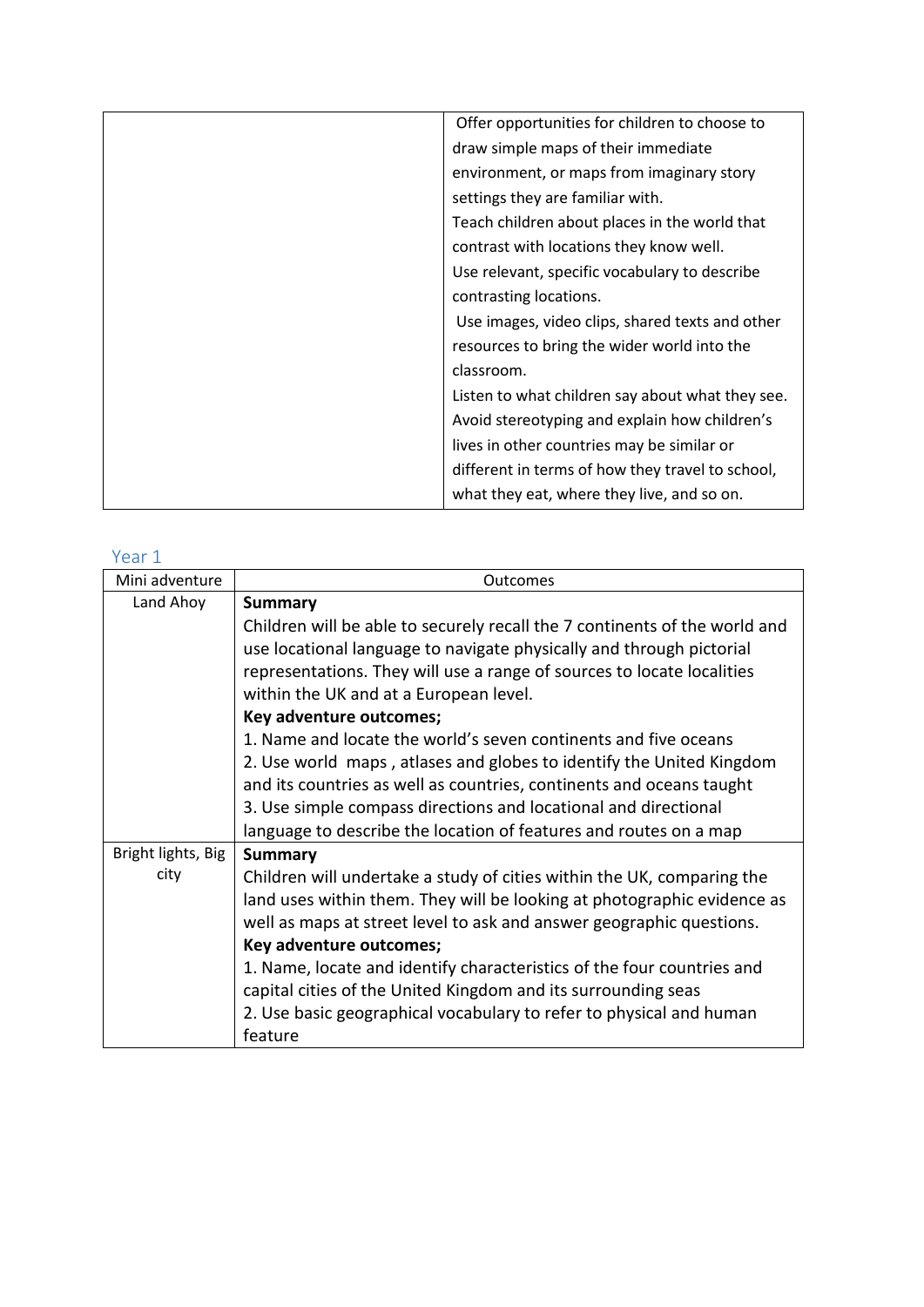| Mini adventure | <b>Outcomes</b>                                                          |
|----------------|--------------------------------------------------------------------------|
| Rio De Vida    | <b>Summary</b>                                                           |
|                | Children will compare a locality with the UK with a locality in South    |
|                | America, using aerial images and plan perspectives to recognise          |
|                | landmarks and physical features.                                         |
|                | Key adventure outcomes;                                                  |
|                | 1. Name and locate the world's seven continents and five countries       |
|                | 2. Understand the geographical similarities and difference of the UK and |
|                | Rio                                                                      |
|                | 3. Use world maps, atlases and globes to identify countries, continents  |
|                | and oceans                                                               |

| Mini adventure | Outcomes                                                                                                                                                                                                               |
|----------------|------------------------------------------------------------------------------------------------------------------------------------------------------------------------------------------------------------------------|
| Antartica      | <b>Summary</b>                                                                                                                                                                                                         |
|                | Children will use a range of secondary resources to identify physical                                                                                                                                                  |
|                | features and characteristics of a locality as a result of its climate and                                                                                                                                              |
|                | global location. They will explain own views about a locality and provide                                                                                                                                              |
|                | reasons.                                                                                                                                                                                                               |
|                | Key adventure outcomes;                                                                                                                                                                                                |
|                | 1. Locate the world's countries to focus on environmental regions, key<br>physical and human characteristics, countries and major cities<br>2. Identify the position and significance of latitude, longitude, equator, |
|                | Northern hemisphere, Southern hemisphere, tropics, Arctic and                                                                                                                                                          |
|                | Antarctic Circle, Greenwich meridian and time zones                                                                                                                                                                    |
|                | 3. Describe and understand physical geography including climate zones,                                                                                                                                                 |
|                | rivers, mountains, volcanoes and earthquakes.                                                                                                                                                                          |
| Extreme        | <b>Summary</b>                                                                                                                                                                                                         |
| weather        | Children will explore how localities across the world can experience a                                                                                                                                                 |
|                | range of extreme weather and the impact these may have upon the                                                                                                                                                        |
|                | physical and human features of the locality by asking and answering                                                                                                                                                    |
|                | questions about the characteristics of these areas.                                                                                                                                                                    |
|                | Key adventure outcomes;                                                                                                                                                                                                |
|                | 1. Locate the world countries and explore their environmental regions,                                                                                                                                                 |
|                | physical and human characteristics and major cities                                                                                                                                                                    |
|                | 2. Name and locate counties and cities of the UK including the human                                                                                                                                                   |
|                | and physical characteristics and key topographical features.                                                                                                                                                           |
|                | 3. Describe and understand key aspects of physical geography including                                                                                                                                                 |
|                | volcanoes and earthquakes                                                                                                                                                                                              |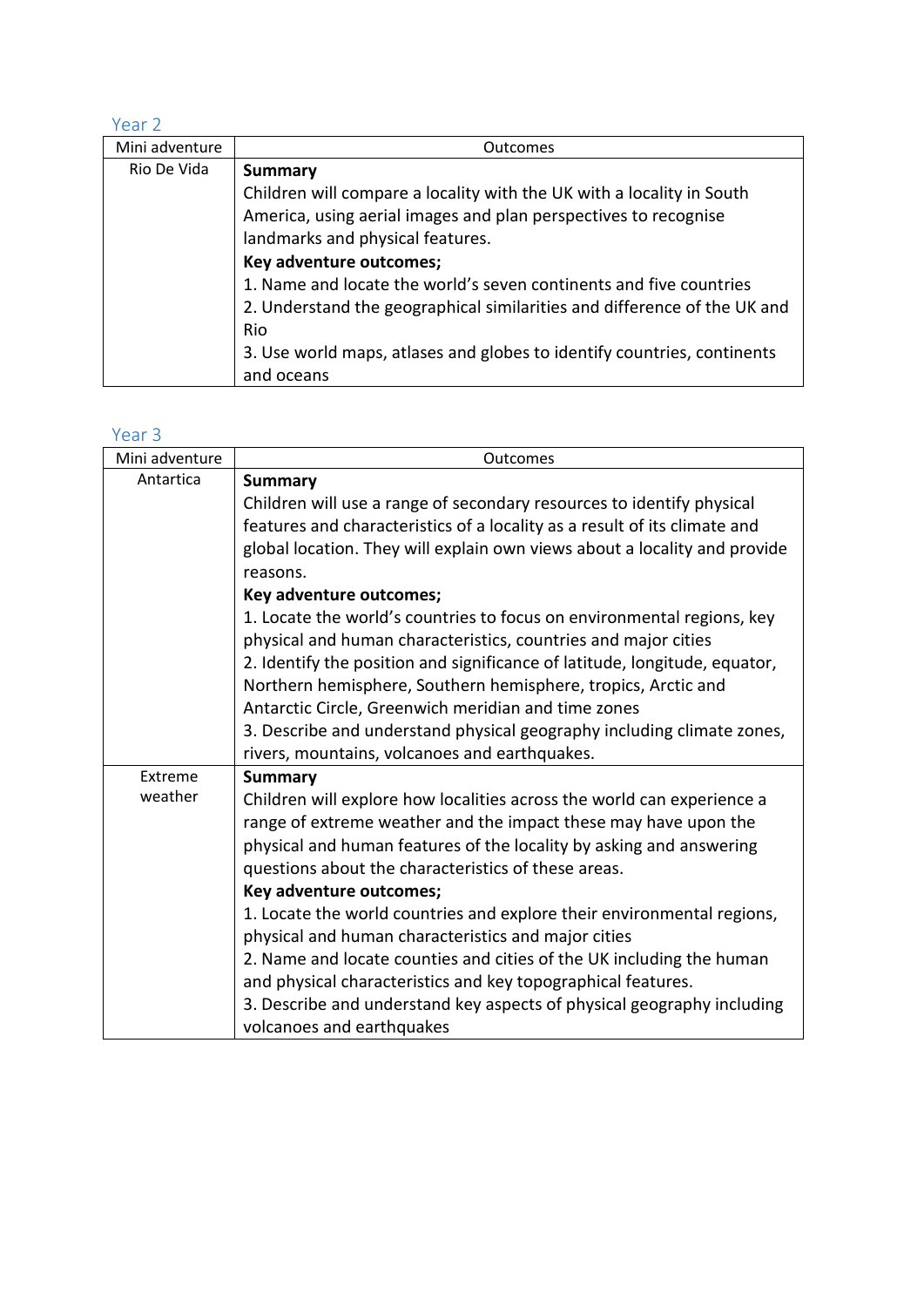| A Journey Down | <b>Summary</b>                                                                                                                   |
|----------------|----------------------------------------------------------------------------------------------------------------------------------|
| the Amazon     | Children study the Amazon Rainforest as a climate zone. Explore the                                                              |
|                | biomes, vegetation and other physical features of the area that make it                                                          |
|                | so special. They will understand and apply topographical features and                                                            |
|                | explore how these can change over time.                                                                                          |
|                | Key adventure outcomes;                                                                                                          |
|                | Identify human and physical characteristics, key topographical<br>1.<br>features and understand how these have changed over time |
|                | 2. Identify the position and significance of latitude, longitude, the<br>equator and tropics                                     |
|                | 3. Describe and understand climate zones, biomes, vegetation belts,<br>rivers                                                    |
|                | 4. Describe and understand economic activity and distribution of                                                                 |
|                | natural resources                                                                                                                |

| Mini adventure       | Outcomes                                                                    |
|----------------------|-----------------------------------------------------------------------------|
| Romans               | <b>Summary</b>                                                              |
|                      | Children will use a range of resources to identify the physical features of |
|                      | a settlement on a European scale and consider how these impacted            |
|                      | upon the uses and appropriateness of the settlement. They will use          |
|                      | fieldwork skills to observe and record physical features within the local   |
|                      | area and how it has changed over time.                                      |
|                      | Key adventure outcomes;                                                     |
|                      | 1. Name and locate countries and cities of the UK, geographical regions     |
|                      | and identify human and physical characteristics, key topographical          |
|                      | features and understand how some aspects have changed over time.            |
|                      | 2. Describe and understand human geography including types of               |
|                      | settlement and land use                                                     |
|                      | 3. Use maps, atlases, globes and digital mapping to locate countries and    |
|                      | describe features studied                                                   |
| <b>Beast seekers</b> | <b>Summary</b>                                                              |
|                      | Children will build geographical field work skills through a local study to |
|                      | find a new habitat for a selection of fantastic beasts. They will go on     |
|                      | local walks to build their knowledge of the local area and the amenities    |
|                      | that surround us.                                                           |
|                      | Key adventure outcomes                                                      |
|                      | 1. Use the eight points of a compass, four and six-figure grid references,  |
|                      | symbols and key to build knowledge of the united kingdom and wider          |
|                      | world                                                                       |
|                      | 2. Use fieldwork to observe, measure, record and present the human          |
|                      | and physical features in the local area using a range of methods            |
|                      | including sketch maps, plans, graphs and digital techniques                 |